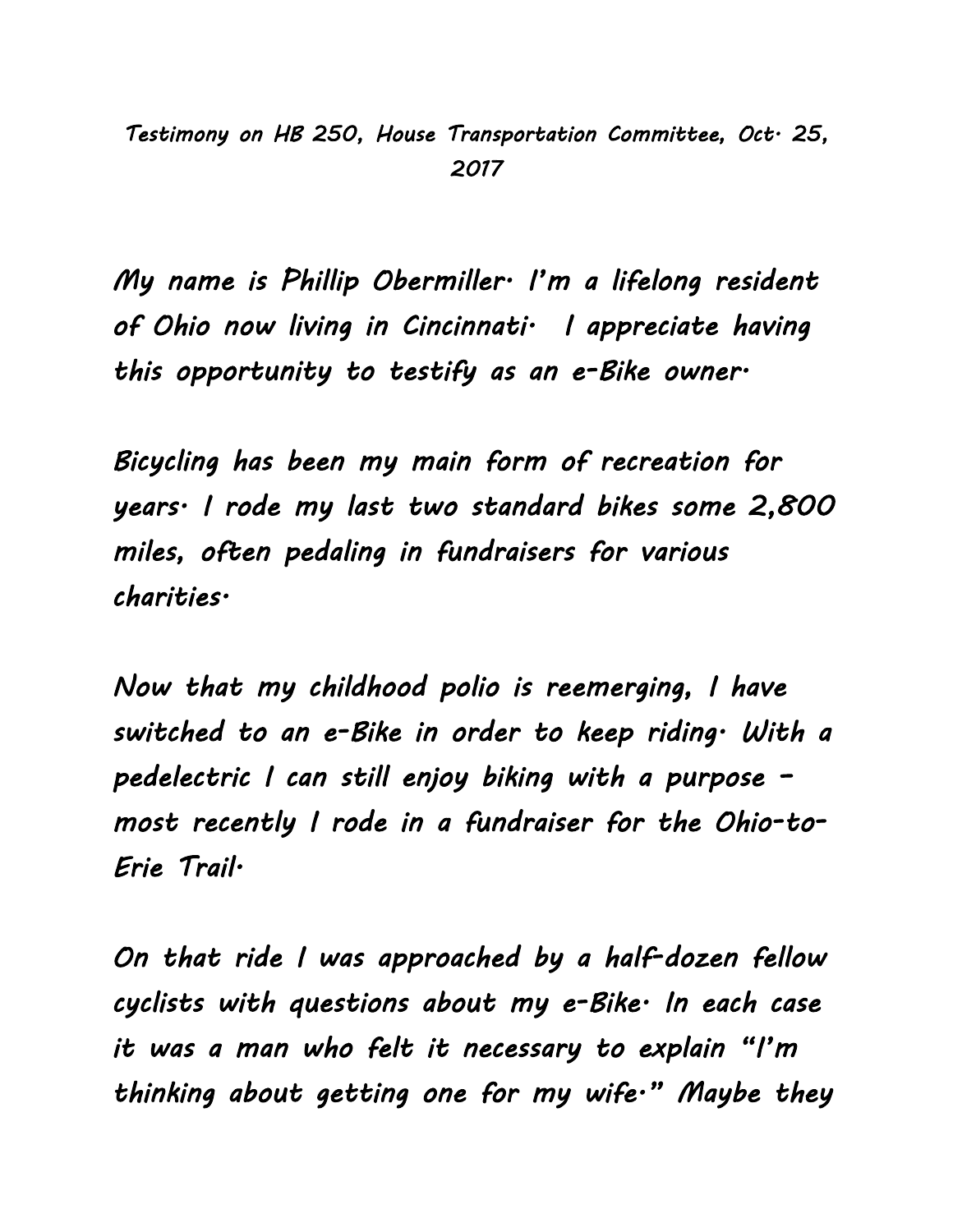*were, or perhaps they were looking at their own future.* 

*My wife is a cancer survivor who also rides an e-Bike. She and I drive to different trailheads where our rides are often combined with meals and an overnight stay. Without our e-bikes we couldn't promote local commerce in this way.* 

*I have logged 1,800 mostly trail miles on my e-Bike without causing harm or hazard to anyone. I pass my share of slower traffic, and am regularly passed by standard bikes traveling at much higher speeds. For me, it's not a race, it's a ride to be enjoyed.* 

*I have to pedal my bike in order to get any assist; no effort on my part means no help from the bike. Mine is a Class II bike, however, so it has a throttle, an important safety feature for me. Trails often cross roads with blind spots for both cars and cyclists. The throttle helps me get moving from a dead stop and to clear intersections safely.*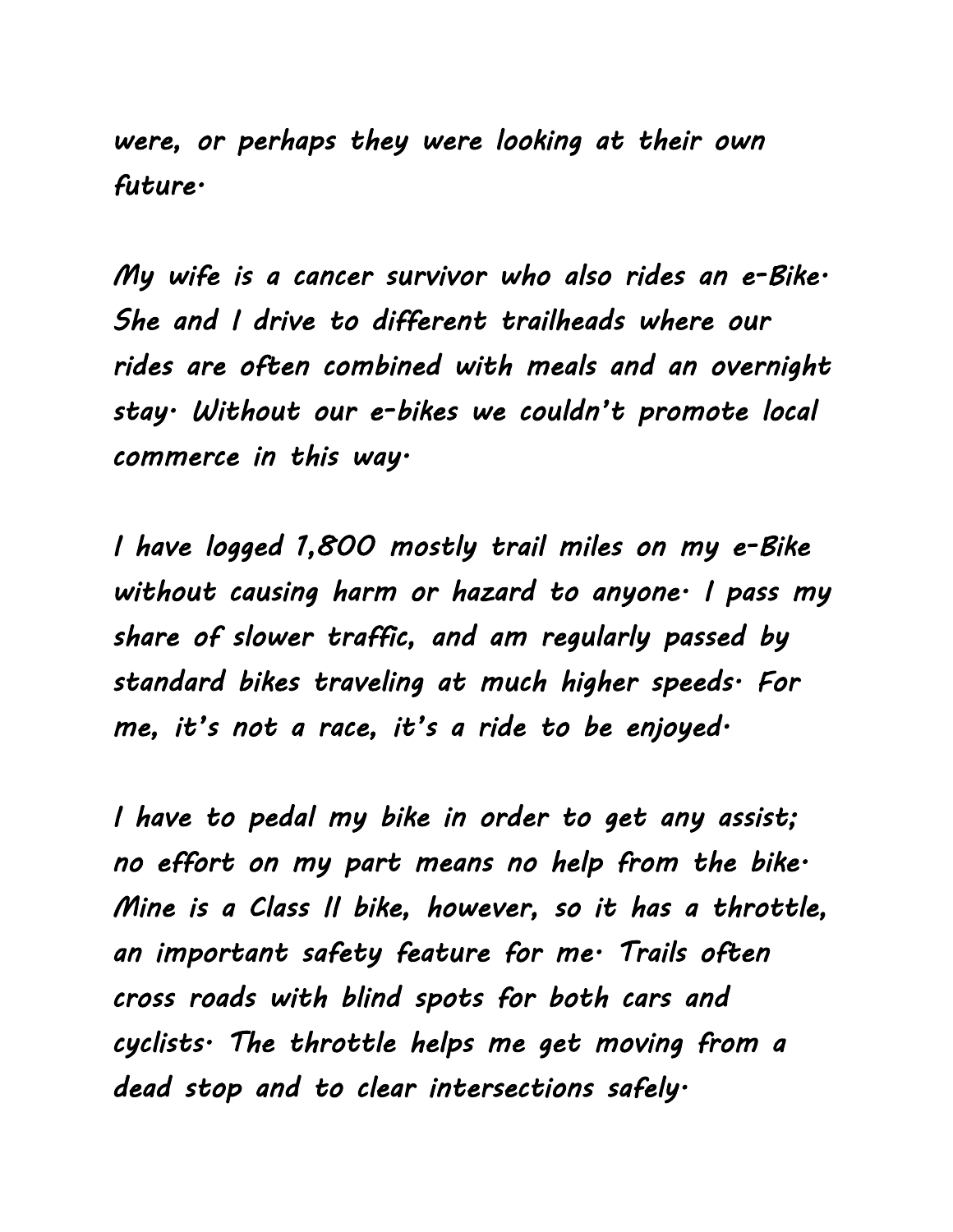*There is a stigma attached to e-bikes that I hope none of you share, and that HB 250 can help diminish. Sometimes pedelectric riders are considered either lazy or thought of as "cheaters", often by folks in the prime of life and in good health. This was brought home to me as I was loading my bike at a trailhead one day when another cyclist came over and asked me if that was an electric bike. When I said "Yes" he spat out a single word, "Cheater!", turned on his heel and walked away. His evident selfrighteousness was accompanied by no sense of irony as he loaded his bike into an up-scale mini-van with an electric starter, automatic transmission, power steering, and power brakes.* 

*As I have noted, I mainly use my e-bike on trails, bike paths, and dedicated bike lanes. Passing "No Motorized Vehicle" signs along the way reminds me that much of the Ohio Revised Code pertaining to bicycles was written in the 1990s, well before many trails were established or many e-bikes were sold. It*